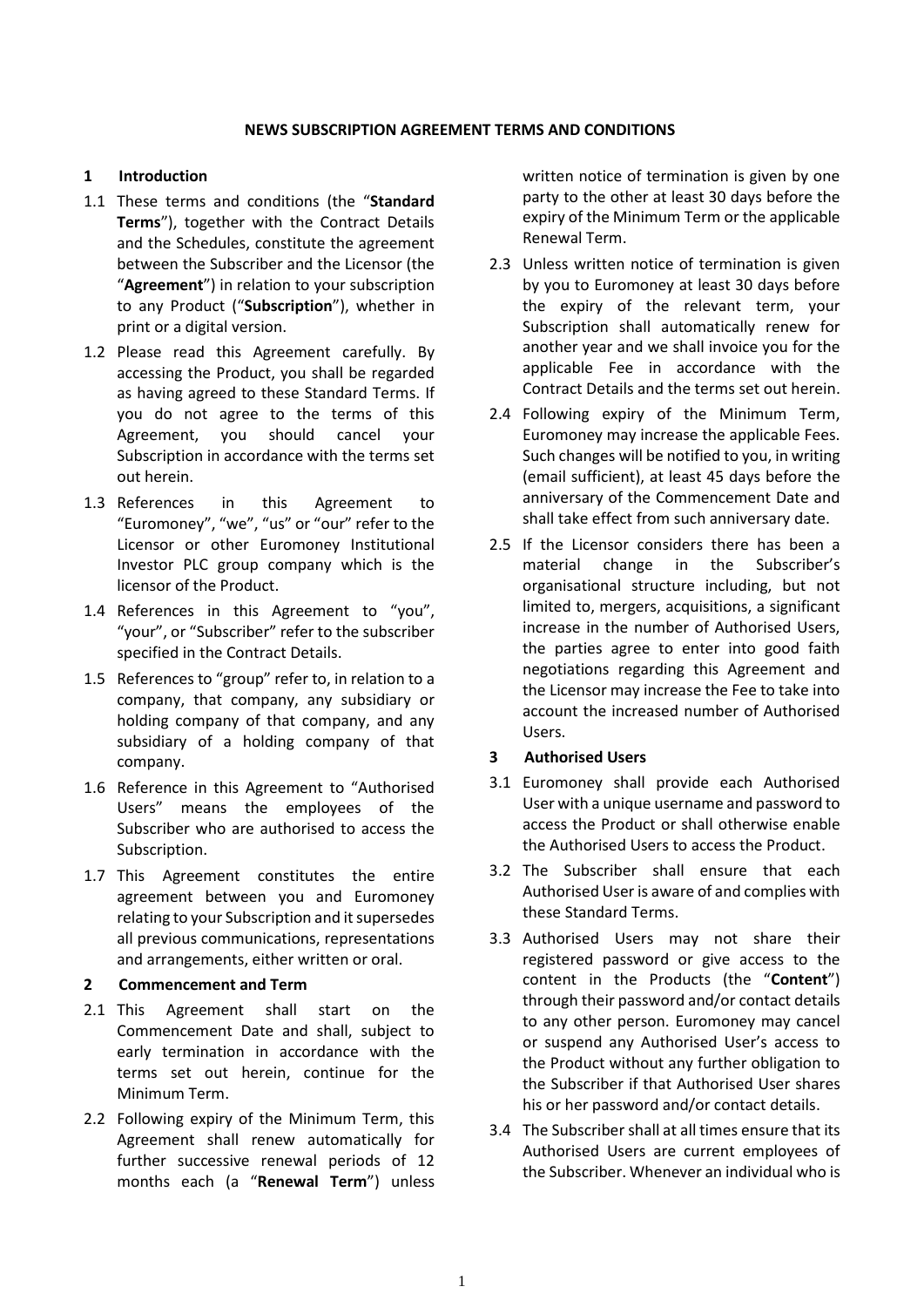an Authorised User leaves the Subscriber's employment, the Subscriber shall promptly inform Euromoney, so that Euromoney can disable the login access of such individual.

- 3.5 If the Subscriber wishes additional or substitute Authorised User(s) to have access to the Product, the Subscriber shall provide Euromoney with:
	- (a) the names and business email addresses of such additional or substitute Authorised User(s); and
	- (b) the details of any Authorised User(s) whose access to the Product is to be terminated;

and the Subscriber shall pay any applicable additional fee in respect of any additional Authorised Users. No additional fee is payable for substitute Authorised Users. Euromoney shall provide a username and password for each new Authorised User.

## <span id="page-1-0"></span>**4 Usage policy**

- 4.1 All of the Content belongs to Euromoney or its licensors who own all intellectual property rights (including copyright and database rights) in the Content and any selection or arrangement of the Content. No intellectual property rights in the Content are transferred to the Subscriber or its Authorised Users. The availability and the Authorised Users' use of the Content is therefore subject to the terms of this Agreement.
- 4.2 Authorised Users may:
	- (a) access the Content for internal use within the Subscriber's organisation, whether in the print edition or online via a PC, laptop, smartphone, tablet or other mobile device, and store Content on any such device for their personal use;
	- (b) print single copies of articles for their personal use; and
	- (c) share extracts of articles (not exceeding 140 words).
- 4.3 Unless otherwise permitted herein, Authorised Users may not:
	- (a) copy Content;
	- (b) reproduce, store, retain, copy, provide or distribute any Content to or for the benefit of any affiliates of the

Subscriber or any other third parties unless such affiliate or third party has entered into a contract with Euromoney or such use has been authorised in writing by Euromoney;

- (c) use the Content to provide any services which compete with the business of Euromoney or for any other commercial purposes other than in the course of the Subscriber's usual business activities.
- 4.4 Usage of Content which is not permitted under this paragrap[h 4](#page-1-0) constitutes a breach of this Agreement and may also be a breach of copyright law.
- 4.5 If you require rights to use Content beyond those permitted in this paragraph please contact your account manager at Euromoney to discuss obtaining a licence to grant additional rights of usage.
- 4.6 If, in Euromoney's reasonable opinion, the Subscriber or any Authorised User is abusing the Content or is using the Content in quantities or in such a way which:
	- (a) is beyond reasonable for an individual Authorised User of the Content; and/or
	- (b) significantly impairs other customers' access and/or use of the Content,

then Euromoney reserves the right to place restrictions on the Subscriber's use of and/or access to the Content and request that the Subscriber moderates its usage of the Content.

4.7 Euromoney may, at its discretion change, remove, suspend or discontinue any aspect of the Product at any time, including the availability of any Content.

# **5 Privacy Policy and Registration**

- 5.1 All information obtained by Euromoney in connection with the Subscription, including information about Authorised Users, shall be used by us in accordance with our [privacy](https://www.euromoney.com/privacy-policy)  [policy.](https://www.euromoney.com/privacy-policy) Please read this for details of how we may process personal data.
- 5.2 It is anticipated that Authorised Users (or the Subscriber on behalf of its Authorised Users) shall be sharing their personal data with Euromoney in the form of names, work email addresses, login details and passwords, which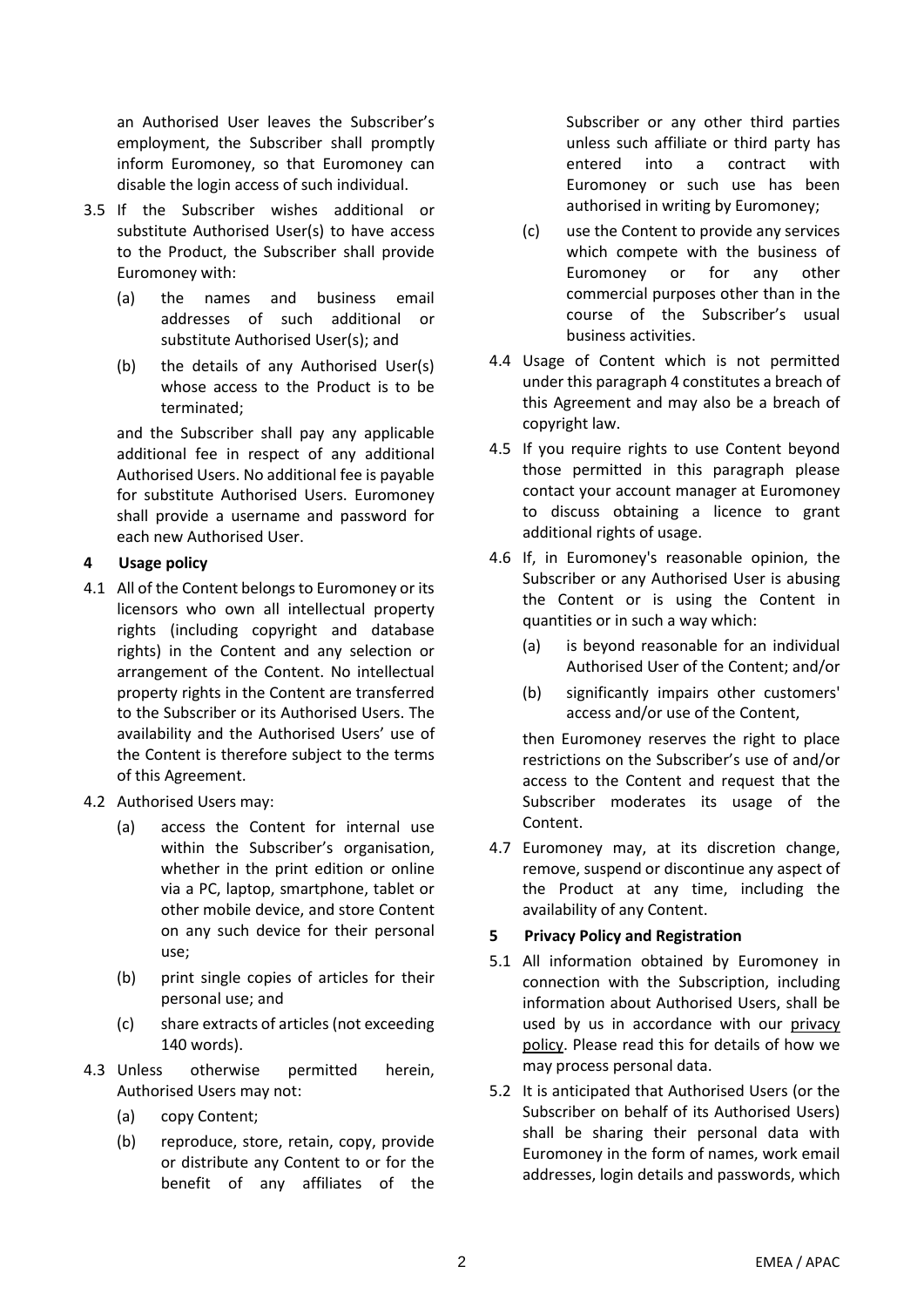Euromoney shall hold for the purposes of providing access to the Product in accordance with the Subscription.

- 5.3 The Subscriber must provide Euromoney with complete and accurate information in relation to your Subscription and Authorised Users. It is your responsibility to inform Euromoney of any changes to this information during the term of this Agreement. Euromoney is entitled to rely on the information which you provide to us.
- 5.4 By submitting your subscription details to Euromoney, you are making an application to purchase a Subscription. Euromoney reserves the right to reject your application for any reason.
- 5.5 You are responsible for all use of the Content by any Authorised User or by any person using any Authorised User's password and contact details. If you believe there has been any breach of security such as the disclosure, theft or unauthorised use of your identity or any payment information, you must notify us immediately by contacting [riskandcompliance@fastmarkets.com.](mailto:riskandcompliance@fastmarkets.com)
- 5.6 In order to fulfil their respective obligations under the Agreement it may be necessary to make a Restricted Transfer (as defined in Chapter V of the GDPR). If a Restricted Transfer is made, then the **Addendum** hereto shall be applicable.
- 5.7 To the extent applicable to the Parties in connection with or pursuant to this Agreement, the Parties will comply with specific requirements stipulated by the Personal Information Protection Law of the People's Republic of China ("PIPL") and other relevant Chinese rules and regulations relating to the processing, privacy and use of personal data. The Parties will process individuals' personal data in accordance with the principles of legality, legitimacy, necessity and good faith. If you have employees, representatives or Authorised Users in the People's Republic of China, before sharing their personal data with Euromoney, you hereby confirm, warrant and represent that you will inform such individuals that Euromoney will be processing their personal data and obtain their consent for their

personal data to be processed by us for the purposes of this Agreement including but not limited to that data being shared with any relevant third party (who may be based in any territory) for purposes related to this Agreement. Please refer your employees, representatives or Authorised Users to the Euromoney privacy policy for further information in relation to how their personal data is processed and in relation to their data protection rights and provide them with a copy, which Euromoney privacy policy you hereby confirm that you and your employees, representatives or Authorised Users have read and understood.

# <span id="page-2-0"></span>**6 Payment**

- 6.1 Euromoney shall invoice you in accordance with the Contract Details and this paragraph [6.](#page-2-0)
- 6.2 The Subscriber shall pay each invoice submitted by Euromoney within 30 days of the date of receipt of the invoice.
- 6.3 The Fees are exclusive of amounts in respect of any applicable value added tax ("**VAT**") and/or sales tax. If VAT is chargeable, you shall, on receipt of a valid VAT invoice from Euromoney, pay to Euromoney such additional amounts in respect of VAT as are chargeable on the supply of the Product at the same time as payment is due for the supply of the Product.
- 6.4 If you fail to make a payment due to Euromoney under this Agreement by the due date, then, without limiting Euromoney's other remedies, you shall pay interest on the overdue sum from the due date until payment of the overdue sum at the rate of 4% a year above the Bank of England's base rate from time to time.
- 6.5 All amounts payable by the Subscriber shall be paid in full without any set-off, counterclaim, deduction or withholding (other than as required by law).

# **7 Trial Subscriptions**

If you apply for a trial subscription, you shall be informed of the full fee payable after the relevant trial period. After the expiry of the trial period, the Subscription shall renew automatically at the full fee unless you cancel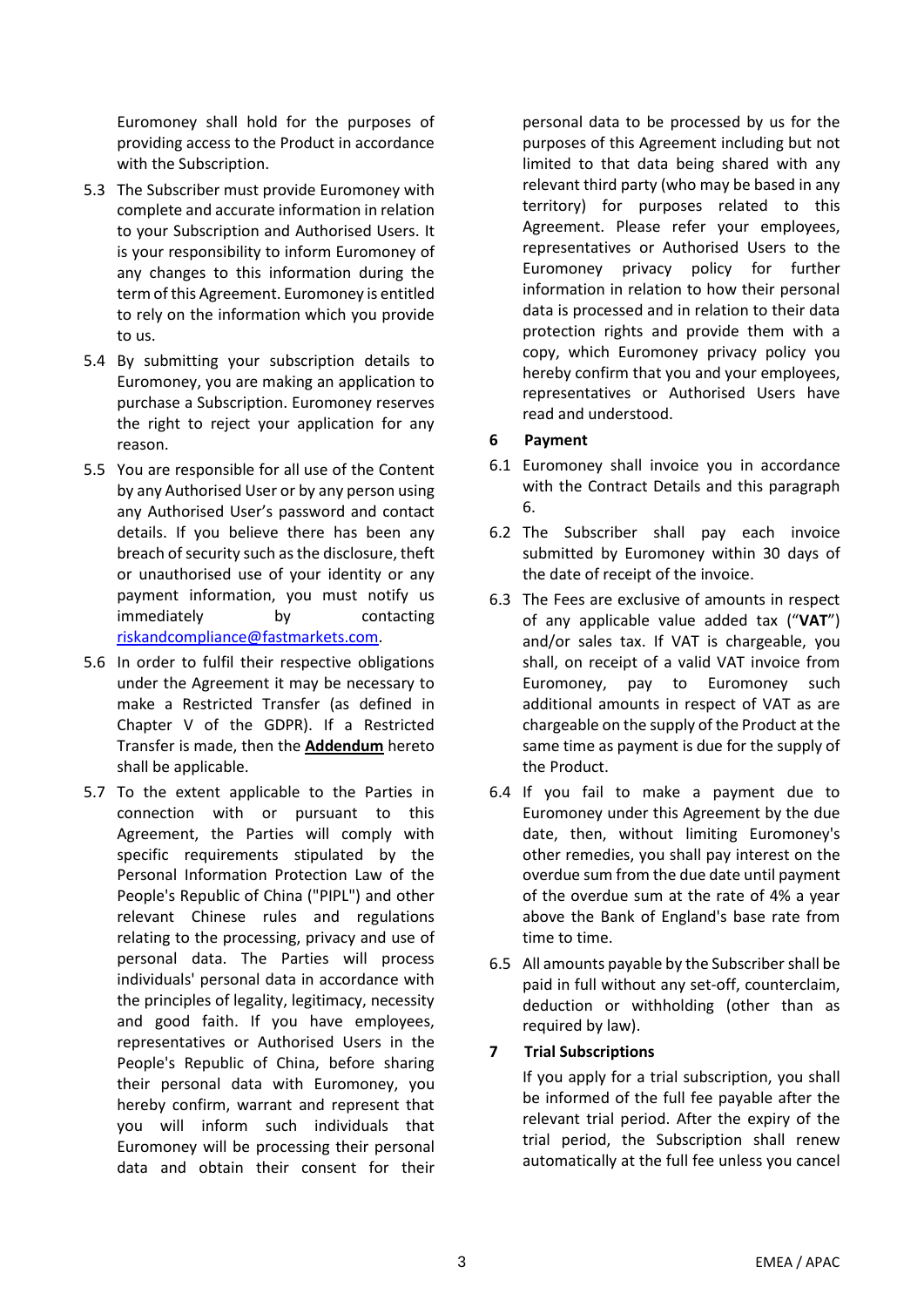the Subscription prior to the end of the trial period.

# **8 Cancellation**

- 8.1 You shall have no right to cancel your Subscription or any part of it until the end of the then current term. If you notify us of your intention to cancel, such notice shall therefore only take effect at the end of the then current term, and you shall not be entitled to a refund.
- 8.2 You may notify us that you wish to cancel your Subscription by contacting us in writing via your Euromoney account manager.
- 8.3 Euromoney may suspend or terminate your Subscription without further obligation to you if you breach this Agreement. Euromoney may also suspend or terminate your Subscription if it is prevented from providing the Product to you by circumstances beyond its control.
- 8.4 Upon termination or expiry of this Agreement for any reason, you shall, within 30 days of the Termination Date, delete all Content stored in your possession or under its control, unless otherwise agreed with Euromoney in writing, or unless retention is required by law or for regulatory purposes, in which case you agree that the Content shall only be retained to the extent required under such law or regulation and shall not be used for commercial purposes.

# **9 Force Majeure**

9.1 Euromoney shall not be in breach of this Agreement or be otherwise liable if it is prevented, hindered or delayed in providing Content to you or from performing any its obligations under this Agreement if the delay or failure was due to any cause beyond its reasonable control. In such circumstances, Euromoney may suspend Authorised Users' access to the Product.

# **10 User Generated Content**

10.1 An online Product may contain discussion groups and other forums ("**Interactive Areas**") enabling interaction between subscribers. We do not control and are not responsible for information and/or materials posted to Interactive Areas ("**User-Generated Content**") and cannot guarantee the veracity or accuracy of any such User-Generated Content. All use of the Interactive Areas is at your risk and you should not rely on User-Generated Content in any way. All User-Generated Content posted by the Authorised Users shall be deemed to have been posted by the Subscriber and the Subscriber shall be responsible for all User-Generated Content posted by the Authorised Users.

- 10.2 The Subscriber hereby grants Euromoney a non-exclusive, perpetual, royalty-free licence to use, reproduce, modify and/or sub-license all or any part of the User-Generated Content posted by its Authorised Users. Euromoney may, without notice to you or any third party, delete, move or edit any such User-Generated Content or part of it.
- 10.3 To the extent permitted under applicable law, the Subscriber hereby waives all moral rights or rights of a similar nature in any jurisdiction in any User-Generated Content.
- 10.4 The Subscriber is responsible for the content of the User-Generated Content and you may only publish User-Generated Content that is your original content and does not infringe the copyright or other rights of any third party.
- 10.5 Authorised Users may not, within the Interactive Areas post, publish, link to, upload, download, send, distribute, use or re-use any information or material:
	- (a) obtained in breach of confidence or which contains confidential information or infringes any intellectual property rights or rights of privacy or other rights of any third party;
	- (b) which is offensive, threatening, abusive, indecent, defamatory, obscene, degrading or menacing, or is otherwise contrary to applicable law or regulation or promoting an illegal act;
	- (c) which constitutes unsolicited advertising or promotional material, including but not limited to any chain emails, unsolicited commercial emails, unsolicited bulk email, "spam" or mail bombs;
	- (d) which constitutes or contains a virus or other harmful component or malware; or
	- (e) which is or could be taken to be the provision of advice (including, without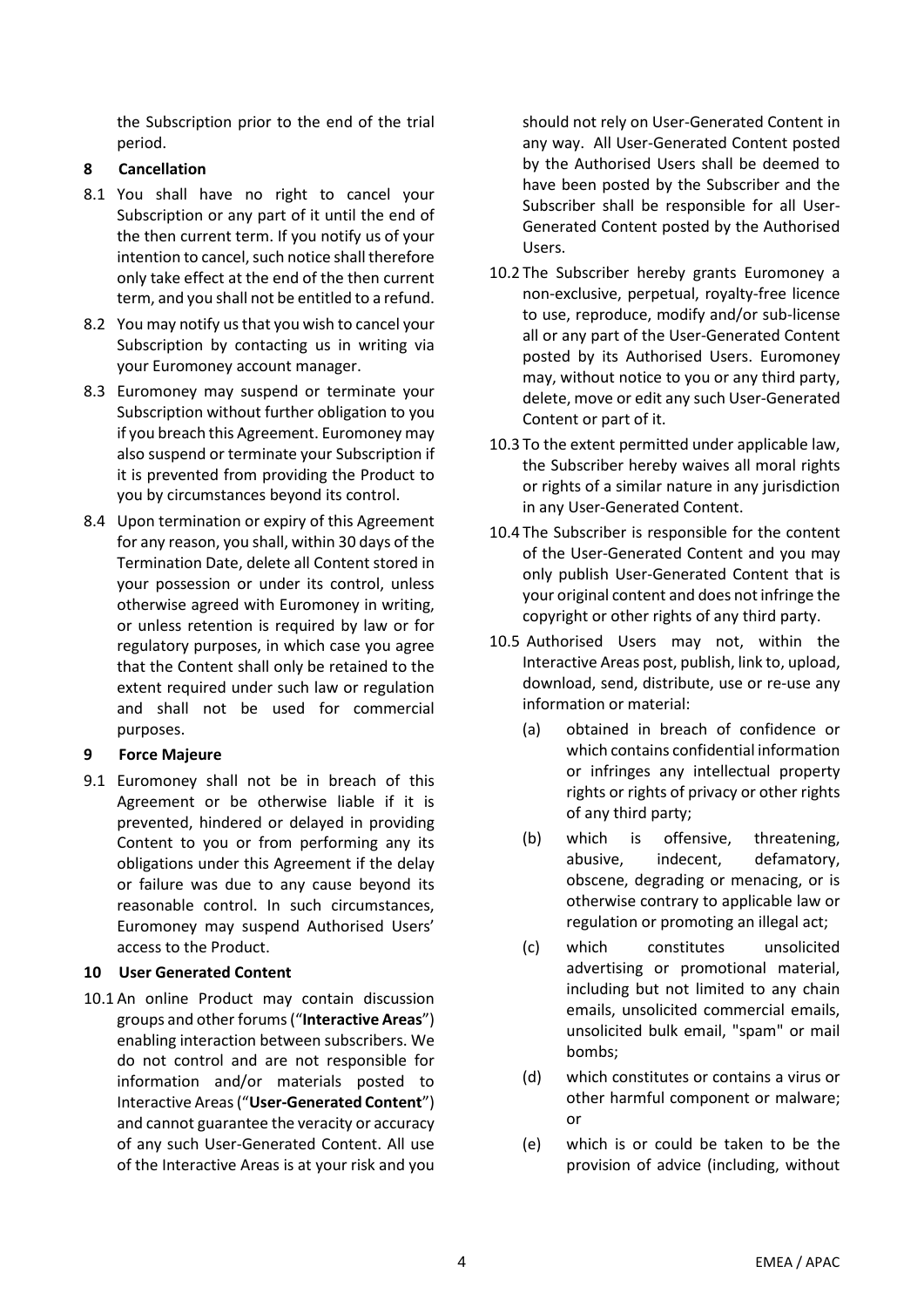limitation, investment advice) or a recommendation to buy or refrain from buying a particular investment or which has the purpose of affecting the price or value of any investment.

10.6 Authorised Users may not:

- (a) use any Interactive Area to carry out criminal, fraudulent or illegal activities;
- (b) use any Interactive Area to impersonate any person, company, group or entity or misrepresent a relationship to or with any of the same;
- (c) disguise the origin of any message posted in any Interactive Area; nor
- (d) collect, store, disclose or otherwise process any personal data in relation to your use of any Interactive Area without the knowledge of the relevant individual or in breach of applicable data protection laws.
- 10.7 The Subscriber agrees to indemnify and hold us harmless against all claims, damages, costs and expenses (including legal and other professional fees) which we may incur as a result of any User-Generated Content of any Authorised User.
- 10.8 Euromoney reserves the right to prevent any Authorised User(s) from accessing the Interactive Areas however it is under no obligation to review, monitor, delete or edit User-Generated Content.

### **11 Third Party Sites**

- 11.1 Digital versions of Products may contain links to other websites or online and mobile services provided by independent third parties, including websites of our advertisers and sponsors ("**Third Party Sites**").
- 11.2 It is your decision whether you purchase or use any third party products or services made available on or via Third Party Sites. Our [privacy policy](https://www.euromoney.com/privacy-policy) does not apply to Third Party Sites.
- 11.3 Products contain advertising and sponsorship. Euromoney is not responsible for any error or inaccuracy in any such advertising or sponsorship material.

# **12 Indemnity**

<span id="page-4-0"></span>12.1 The Subscriber shall indemnify Euromoney (for itself and on behalf of its group companies, directors, employees, and representatives) from and against all liabilities, costs, expenses, damages and losses arising out of or in connection with a third party claim arising as a result of any unauthorized use of the Content by the Subscriber or any Authorised User.

12.2Upon receipt of notice of a claim, action or proceeding in respect of which indemnity may be sought under paragraph [12.1,](#page-4-0) Euromoney shall promptly notify the Subscriber in writing and shall not settle any such claim, action or proceeding without the Subscriber's written consent, which shall not be unreasonably withheld. The Subscriber shall at its own expense assume and control the defence of any litigation or proceeding in respect of which indemnity is sought. Euromoney shall provide the Subscriber with such assistance (at the Subscriber's cost) as the Subscriber may reasonably require.

## <span id="page-4-1"></span>**13 Limitation of liability**

- 13.1 If Euromoney is in breach of this Agreement, it shall, subject to the limitations of this paragraph [13,](#page-4-1) be responsible to you for any damages that you incur arising out of your use of the Content and Product(s).
- 13.2 Without prejudice to the remaining provisions of this paragraph [13,](#page-4-1) the Subscriber agrees that its use of any Content is at its sole risk and acknowledge that each Product is provided "as is" and "as available". Content is made available for your general information and any advice, opinion, statement or other information forming part of the content is not intended for trading or to address its particular requirements. Content should not be relied upon in making (or refraining from making) any specific investment or other decisions. Euromoney makes no representations or warranties and, to the fullest extent allowed by law, excludes all implied warranties (including, but not limited to, warranties of satisfactory quality, title and fitness for a particular purpose) regarding the Content and the Subscriber's use of it.
- 13.3Nothing in this Agreement shall exclude or limit either party's liability for fraud or intentional unlawful conduct, or death or personal injury resulting from its negligence.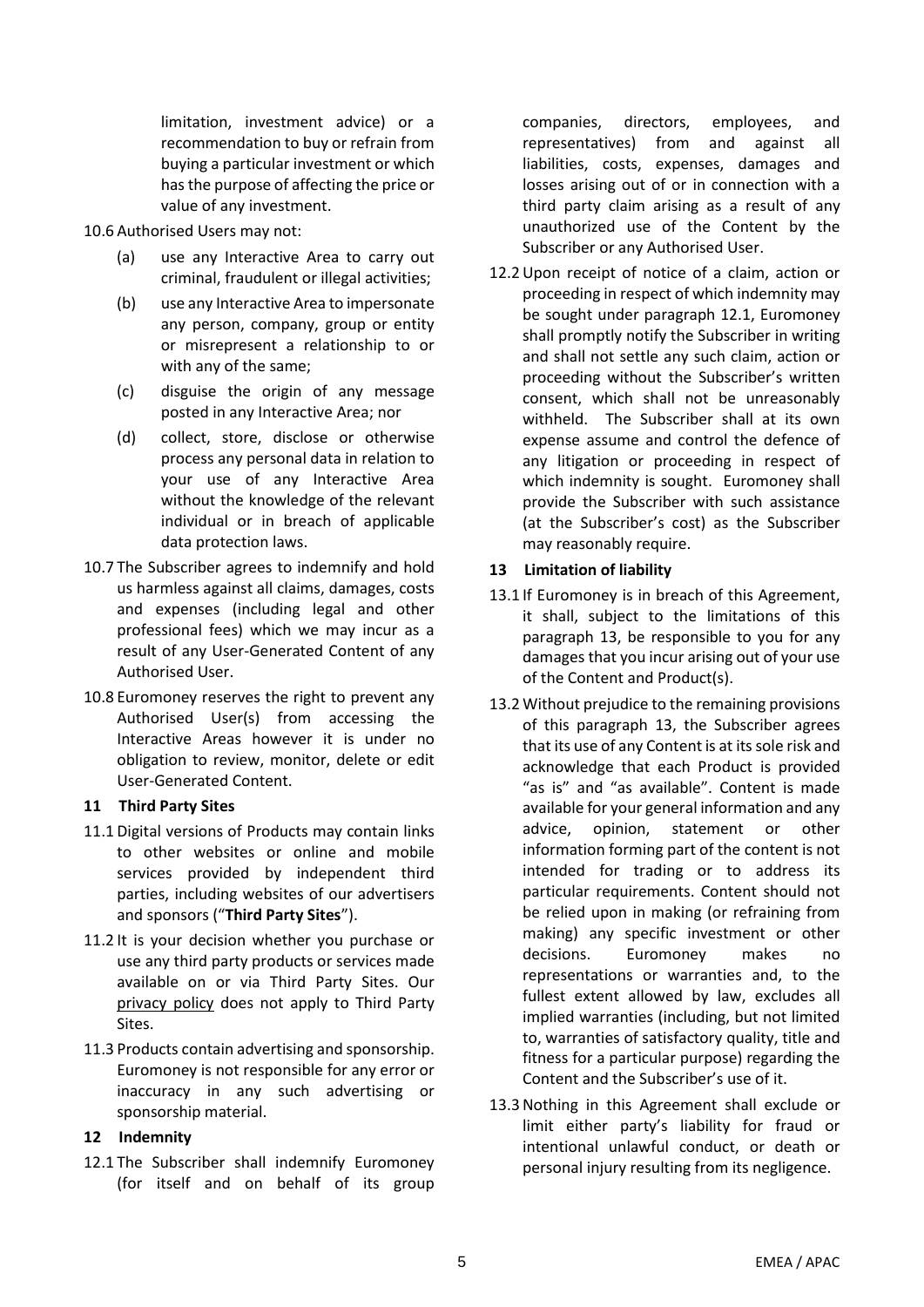- 13.4Neither party shall be liable to the other party for any incidental, punitive, indirect, special or consequential damage, loss or expense, including but not limited to any loss of business, contracts, revenue, or profits, any business interruption, security breach, loss of data, loss of goodwill or reputation or other pecuniary loss suffered by the other party, or any losses arising from any viruses, worms, "Trojan horses" or similar programs.
- 13.5 Without prejudice to the limitation of liability provisions above, if the Subscriber incurs any loss, damage or expense arising out of your use of any Content or Product, you agree that Euromoney's liability to you under this Agreement shall be limited to the Fee for the 12 month period preceding the date on which the claim arose.

### **14 Confidentiality**

Each party agrees not to disclose Confidential Information without the other party's prior written consent and to use at least the same degree of care to prevent unauthorized use and disclosure of Confidential Information as it uses with respect to its own confidential information of like importance (but in no event less than a reasonable degree of care).

*"Confidential Information" means any (i) business and technical information related to the discloser's operations, including but not limited to: products, procurement, project plans, requirements, business terms, people, processes, information systems, facilities, logistics, finances, sales, and marketing; and (ii) information that, given the circumstances surrounding its disclosure or the nature of the information a reasonable person would conclude to be confidential. It shall not include information that: (a) at the time of disclosure is published or otherwise in the public domain; (b) after disclosure becomes part of the public domain other than through a breach of confidence or confidentiality; (c) was known to the recipient prior to receipt from the discloser, provided such prior knowledge can be substantiated by documentary evidence antedating the disclosure by the discloser; (d) is disclosed to the recipient by a third party (other than employees or agents of either party) that, in making such information available to the recipient, is not in violation of any obligation of confidentiality to the discloser; or (e) is independently developed by the recipient, provided* 

*such independent development can be substantiated by documentary evidence predating the disclosure by the discloser.*

#### **15 Anti-bribery and corruption**

- 15.1 Each party undertakes that, in connection with this agreement, it:
	- (a) has not violated nor is in violation of; and
	- (b) shall continue to comply with,

any applicable anti-corruption law, statute and regulation, including but not limited to the Bribery Act 2010 and the US Foreign Corrupt Practices Act (the "**Anti-bribery Legislation**").

### **16 Trade Sanctions**

- 16.1Neither party, nor, so far as it is aware, any agents or other persons acting on its behalf, or any Authorised Users or any other parties accessing the Product from the Subscriber:
	- (a) is listed on the "Specially Designated Nationals and Blocked Persons" list maintained by the Office of Foreign Assets Control of the United States Department of the Treasury (OFAC) or any designated parties list maintained by the United Nations, the European Union, the United Kingdom or any other relevant governmental entity;
	- (b) directly or indirectly, has conducted, conducts or is otherwise involved with any business with or involving any government (or any sub-division thereof), or any person, entity or project, targeted by, or located in any country that is the subject of, any of the sanctions administered by OFAC or any equivalent sanctions or measures imposed by the United Nations, the European Union, the United Kingdom or any other relevant governmental entity (collectively "**Sanctions**");
	- (c) directly or indirectly supports or facilitates, or plans to support or facilitate or otherwise become involved with, any such person, government, entity or project; or
	- (d) is or ever has been in violation of or subject to an investigation relating to Sanctions.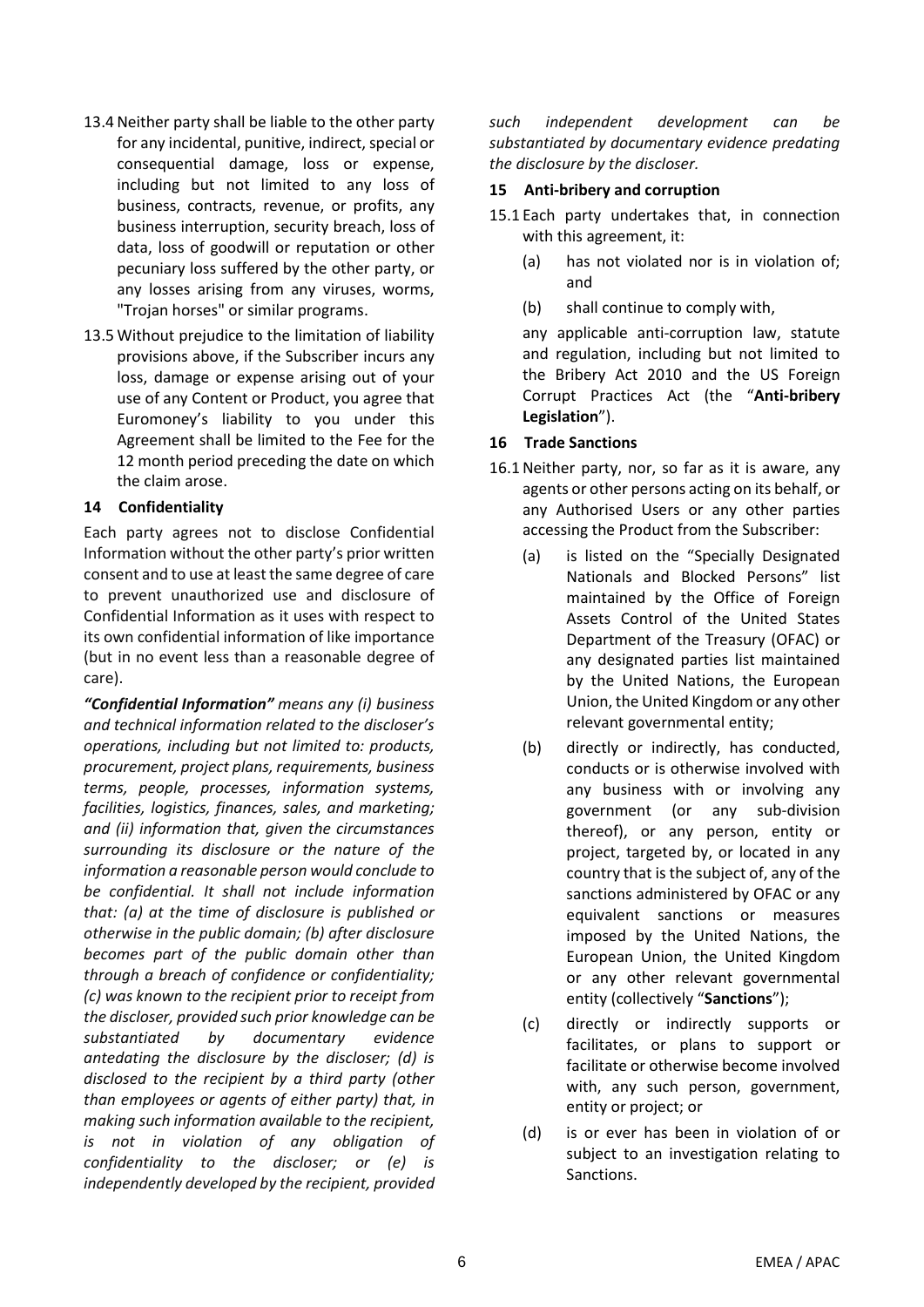16.2 Euromoney may terminate the Agreement or place restrictions on Subscriber's use of and/or access to the Content, with immediate effect and without any liability if, in its sole discretion, it determines that the Subscription could cause Euromoney or its affiliates to fail to comply with applicable law, including in circumstances where the transactions or payments contemplated under these Standard Terms are in breach of, or otherwise targeted by, Sanctions or other laws.

## **17 Modern Slavery**

- 17.1 Each party shall at all times take reasonable steps to ensure there is no Modern Slavery within its business and shall make all reasonable endeavours to ensure compliance with the same byits suppliers.
- 17.2 Each party shall have the right to terminate this Agreement with immediate effect should it have reason to believe that the other party is in breach of its obligations under paragraph.

*"Modern Slavery" means slavery (as defined in the United Nations 1926 Slavery Convention); servitude; forced or compulsory labour (as defined by the International Labour Organisation's Forced Labour Convention 29 and Protocol); and human trafficking (being the arrangement or facilitation of the travel of another person with a view to that person being exploited).*

# **18 Variation**

Euromoney reserves the right to amend any terms of this Agreement in its sole discretion. Any amendments will be effective immediately upon posting on Euromoney's website. The Subscriber's continued use of the Product following the posting of any amendments to this Agreement will constitute the Subscriber's agreement to such amended Agreement.

### **19 Conflict**

If there is an inconsistency between any of the provisions in these Standard Terms, the Contract Details, the Schedule(s) and/or the Terms of Use on our website, the in the event of conflict, the order of precedence shall be: (a) Contract Details; (b) Standard Terms; (c) Schedule(s); then (d) the Terms of Use on our website, unless expressly stated otherwise.

### **20 General**

- 20.1Neither the Subscriber nor any Authorised Users may license, assign or transfer any of your rights under this Agreement. Euromoney may assign or transfer any of our rights or obligations under it to any company within the Euromoney Institutional Investor PLC group or to any purchaser of the business and assets of any such group company.
- 20.2 If any provision of this Agreement is found to be invalid by any court having competent jurisdiction, the invalidity of that provision will not affect the validity of the remaining provisions of this Agreement, which shall remain in full force and effect.
- 20.3 Except as expressly provided in this Agreement, a person who is not a party to this Agreement may not enforce any term of this Agreement under the Contracts (Rights of Third Parties) Act 1999.

## **21 Choice of Law and Jurisdiction**

This Agreement and any dispute or claim (including non-contractual disputes or claims) arising out of or in connection with it or its subject matter or formation shall be governed by and construed in accordance with the laws of England and Wales and the Parties agree to submit to the exclusive jurisdiction of the English courts in respect of any dispute which may arise in relation to it whether in contract, tort or otherwise.

### **Addendum**

## **International Data Transfer Addendum to the EU Commission Standard Contractual Clauses**

1. Each party acknowledges that in order to fulfil their respective obligations under the Agreement it may be necessary to make a Restricted Transfer (as defined in Chapter V of the GDPR) and therefore each party hereby agrees to the International Data Transfer Addendum to the EU Commission Standard Contractual Clauses (Version B1.0 in force 21 March 2022) (the Addendum).

2. If the Parties manually complete an Addendum specific to this Agreement then such fully completed Addendum shall be deemed